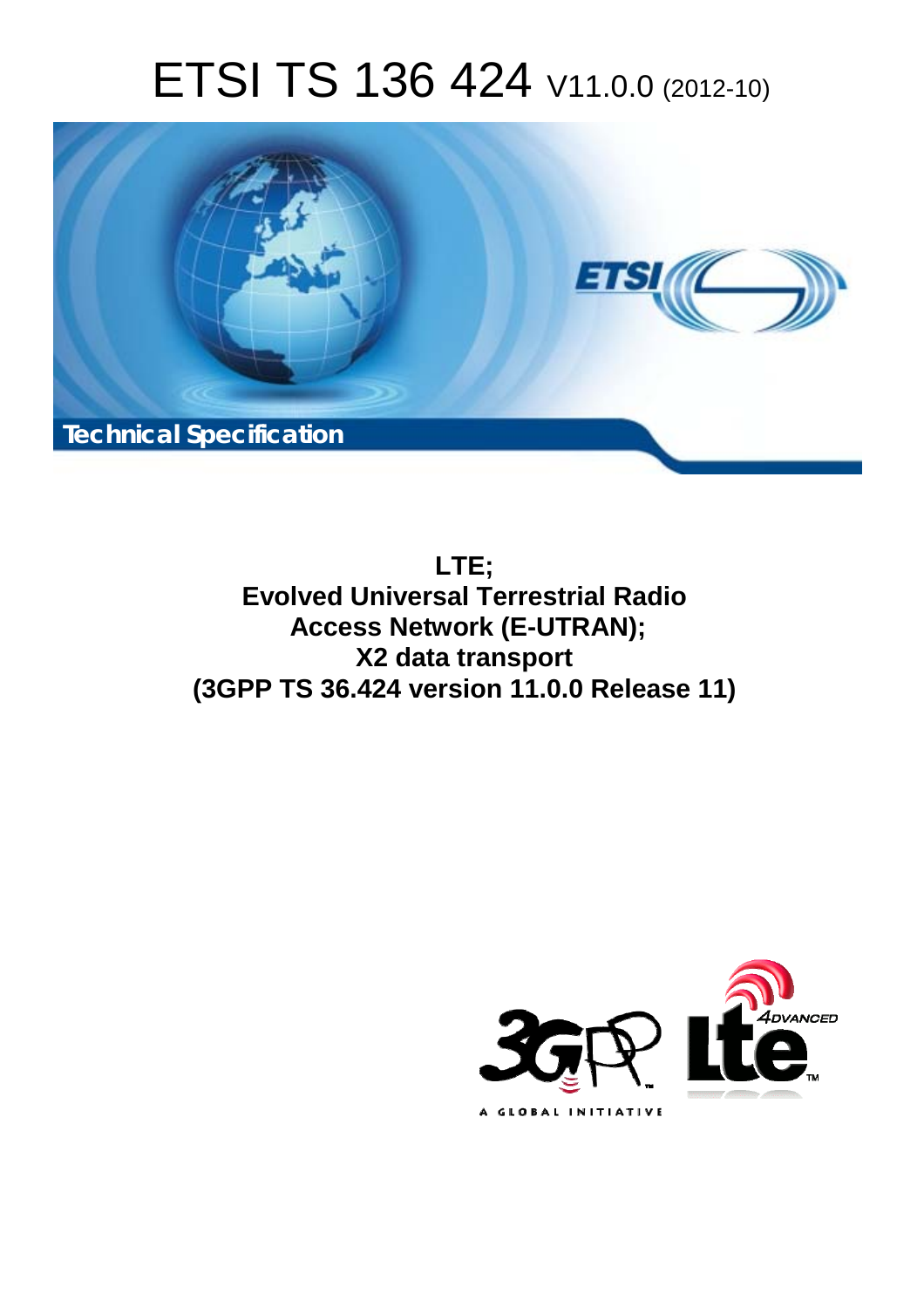Reference RTS/TSGR-0336424vb00

Keywords

LTE

#### *ETSI*

#### 650 Route des Lucioles F-06921 Sophia Antipolis Cedex - FRANCE

Tel.: +33 4 92 94 42 00 Fax: +33 4 93 65 47 16

Siret N° 348 623 562 00017 - NAF 742 C Association à but non lucratif enregistrée à la Sous-Préfecture de Grasse (06) N° 7803/88

#### *Important notice*

Individual copies of the present document can be downloaded from: [http://www.etsi.org](http://www.etsi.org/)

The present document may be made available in more than one electronic version or in print. In any case of existing or perceived difference in contents between such versions, the reference version is the Portable Document Format (PDF). In case of dispute, the reference shall be the printing on ETSI printers of the PDF version kept on a specific network drive within ETSI Secretariat.

Users of the present document should be aware that the document may be subject to revision or change of status. Information on the current status of this and other ETSI documents is available at <http://portal.etsi.org/tb/status/status.asp>

If you find errors in the present document, please send your comment to one of the following services: [http://portal.etsi.org/chaircor/ETSI\\_support.asp](http://portal.etsi.org/chaircor/ETSI_support.asp)

#### *Copyright Notification*

No part may be reproduced except as authorized by written permission. The copyright and the foregoing restriction extend to reproduction in all media.

> © European Telecommunications Standards Institute 2012. All rights reserved.

DECT<sup>™</sup>, PLUGTESTS<sup>™</sup>, UMTS<sup>™</sup> and the ETSI logo are Trade Marks of ETSI registered for the benefit of its Members. **3GPP**TM and **LTE**™ are Trade Marks of ETSI registered for the benefit of its Members and of the 3GPP Organizational Partners.

**GSM**® and the GSM logo are Trade Marks registered and owned by the GSM Association.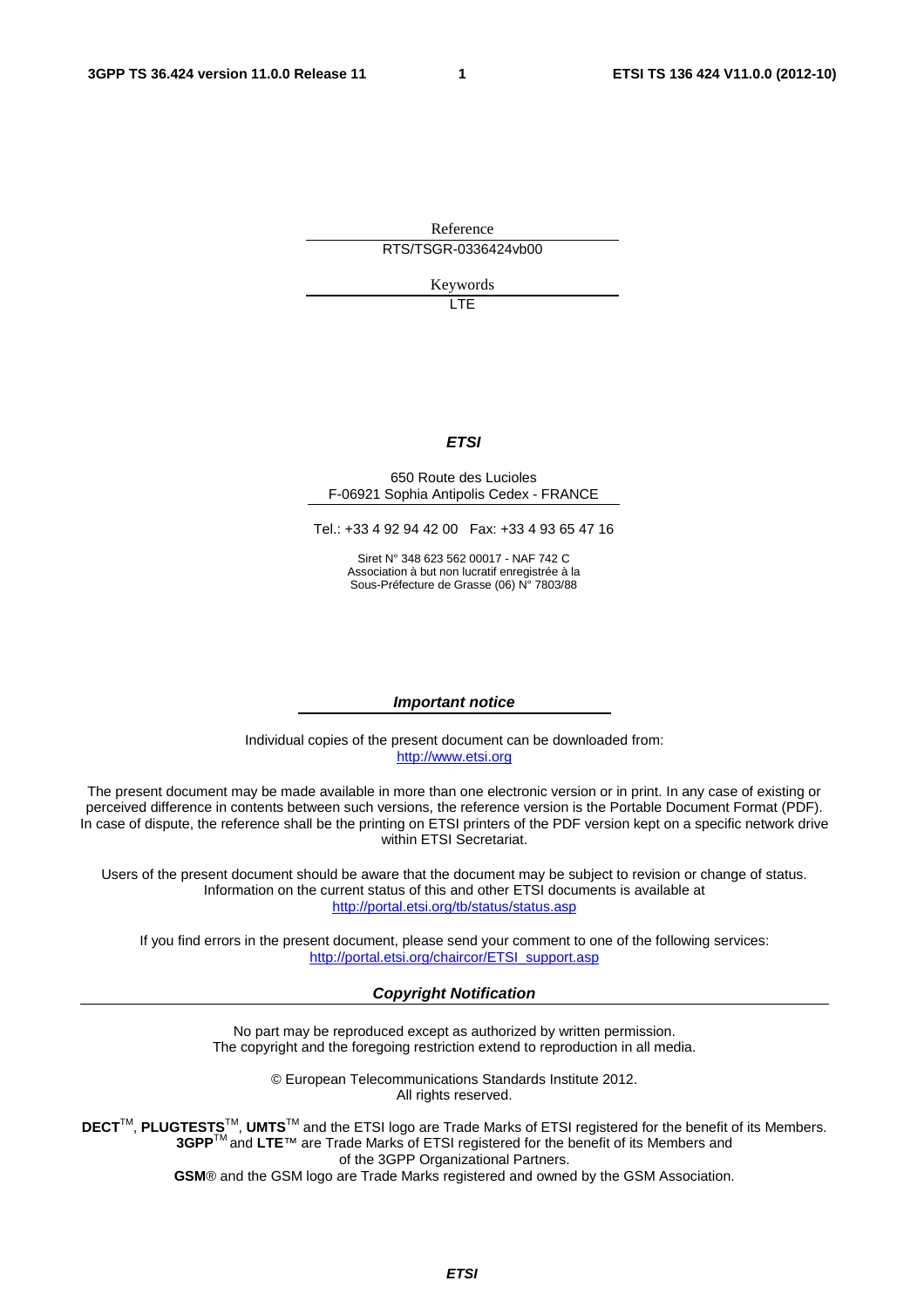## Intellectual Property Rights

IPRs essential or potentially essential to the present document may have been declared to ETSI. The information pertaining to these essential IPRs, if any, is publicly available for **ETSI members and non-members**, and can be found in ETSI SR 000 314: *"Intellectual Property Rights (IPRs); Essential, or potentially Essential, IPRs notified to ETSI in respect of ETSI standards"*, which is available from the ETSI Secretariat. Latest updates are available on the ETSI Web server [\(http://ipr.etsi.org](http://webapp.etsi.org/IPR/home.asp)).

Pursuant to the ETSI IPR Policy, no investigation, including IPR searches, has been carried out by ETSI. No guarantee can be given as to the existence of other IPRs not referenced in ETSI SR 000 314 (or the updates on the ETSI Web server) which are, or may be, or may become, essential to the present document.

### Foreword

This Technical Specification (TS) has been produced by ETSI 3rd Generation Partnership Project (3GPP).

The present document may refer to technical specifications or reports using their 3GPP identities, UMTS identities or GSM identities. These should be interpreted as being references to the corresponding ETSI deliverables.

The cross reference between GSM, UMTS, 3GPP and ETSI identities can be found under [http://webapp.etsi.org/key/queryform.asp.](http://webapp.etsi.org/key/queryform.asp)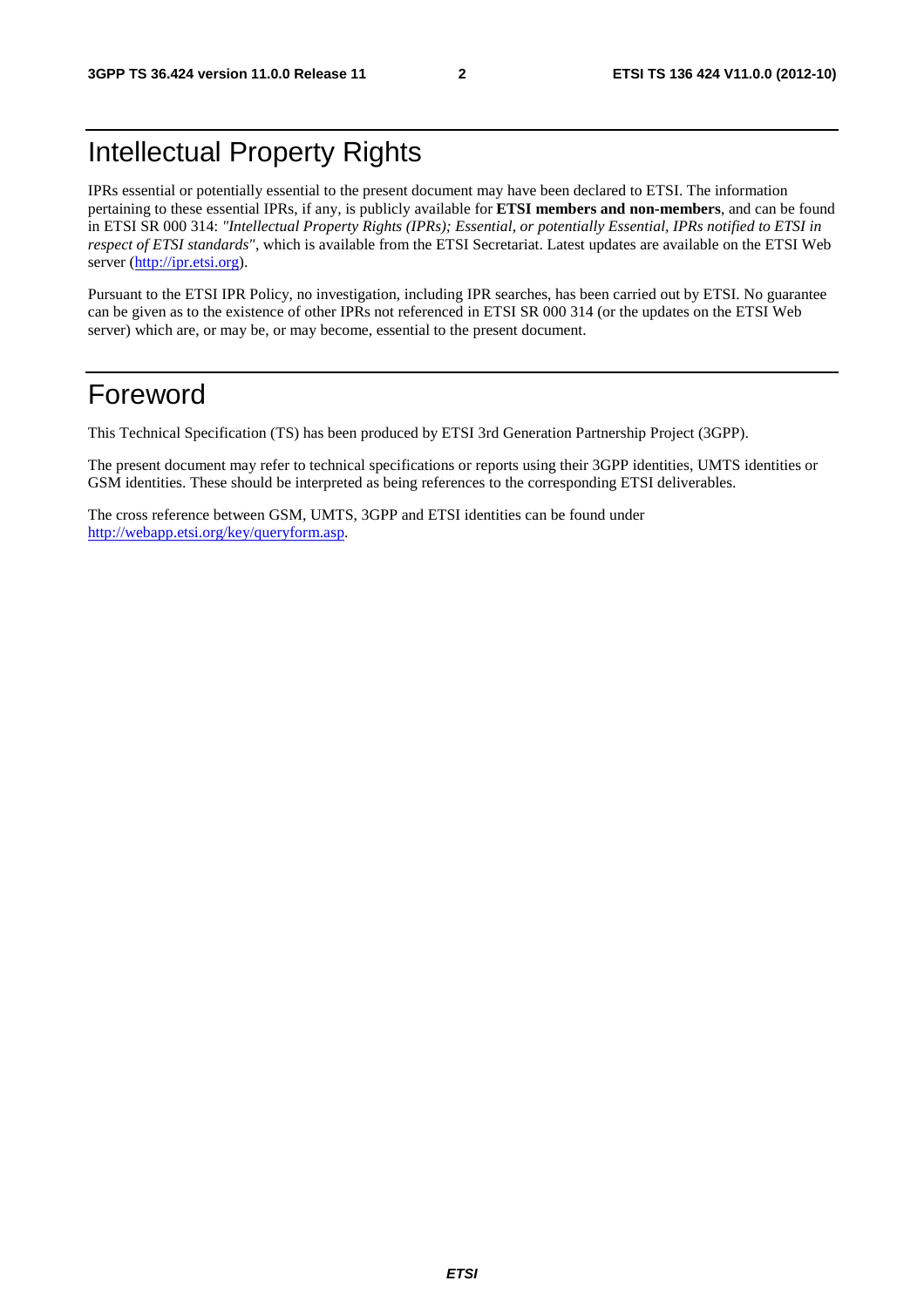$\mathbf{3}$ 

# Contents

| 1              |  |  |  |  |  |
|----------------|--|--|--|--|--|
| $\overline{2}$ |  |  |  |  |  |
| $\mathfrak{Z}$ |  |  |  |  |  |
| 3.1<br>3.2     |  |  |  |  |  |
| $\overline{4}$ |  |  |  |  |  |
| 5              |  |  |  |  |  |
| 5.1            |  |  |  |  |  |
| 5.2            |  |  |  |  |  |
| 5.3            |  |  |  |  |  |
| 5.4            |  |  |  |  |  |
|                |  |  |  |  |  |
|                |  |  |  |  |  |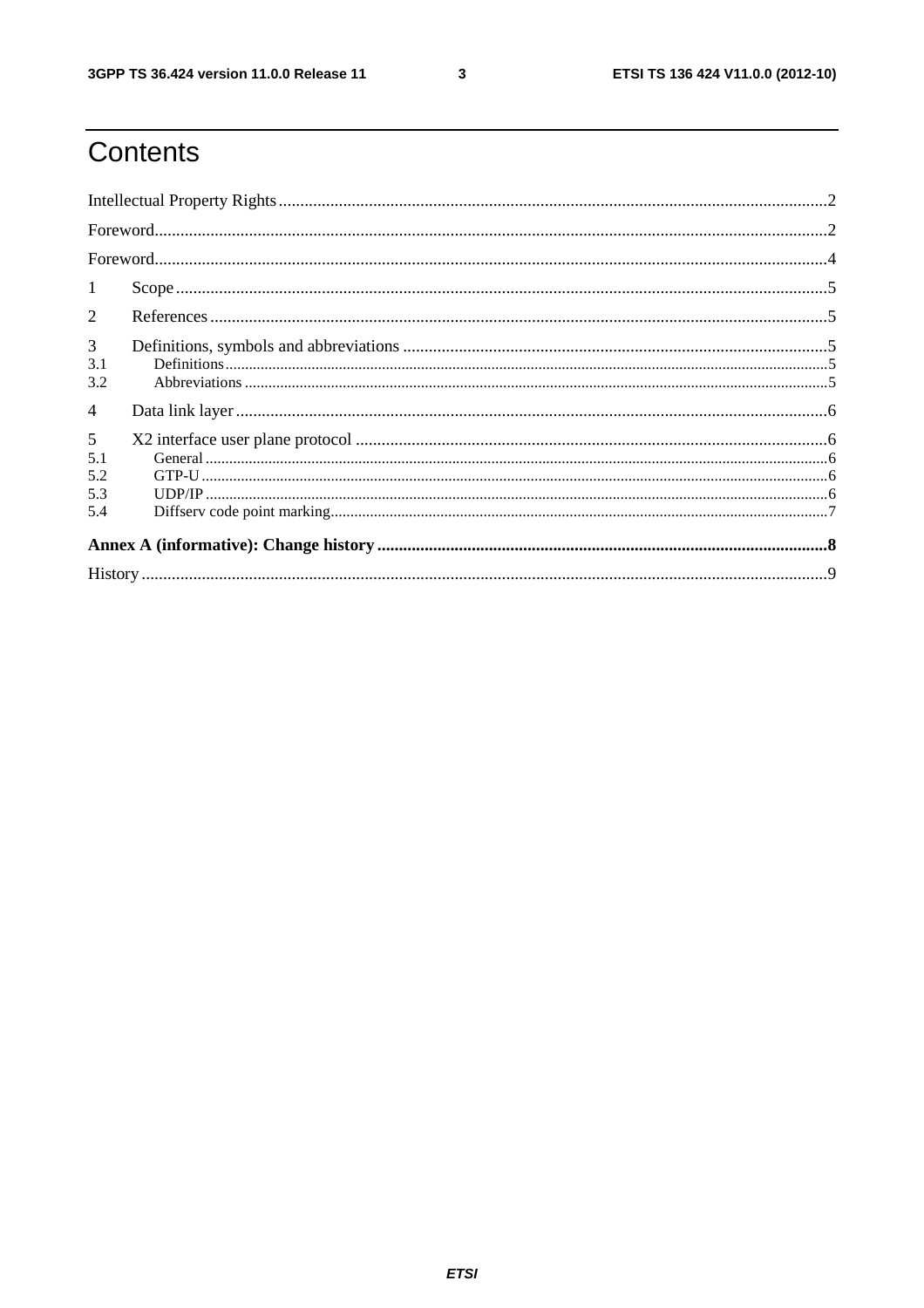### Foreword

This Technical Specification has been produced by the 3<sup>rd</sup> Generation Partnership Project (3GPP).

The contents of the present document are subject to continuing work within the TSG and may change following formal TSG approval. Should the TSG modify the contents of the present document, it will be re-released by the TSG with an identifying change of release date and an increase in version number as follows:

Version x.y.z

where:

- x the first digit:
	- 1 presented to TSG for information;
	- 2 presented to TSG for approval;
	- 3 or greater indicates TSG approved document under change control.
- y the second digit is incremented for all changes of substance, i.e. technical enhancements, corrections, updates, etc.
- z the third digit is incremented when editorial only changes have been incorporated in the document.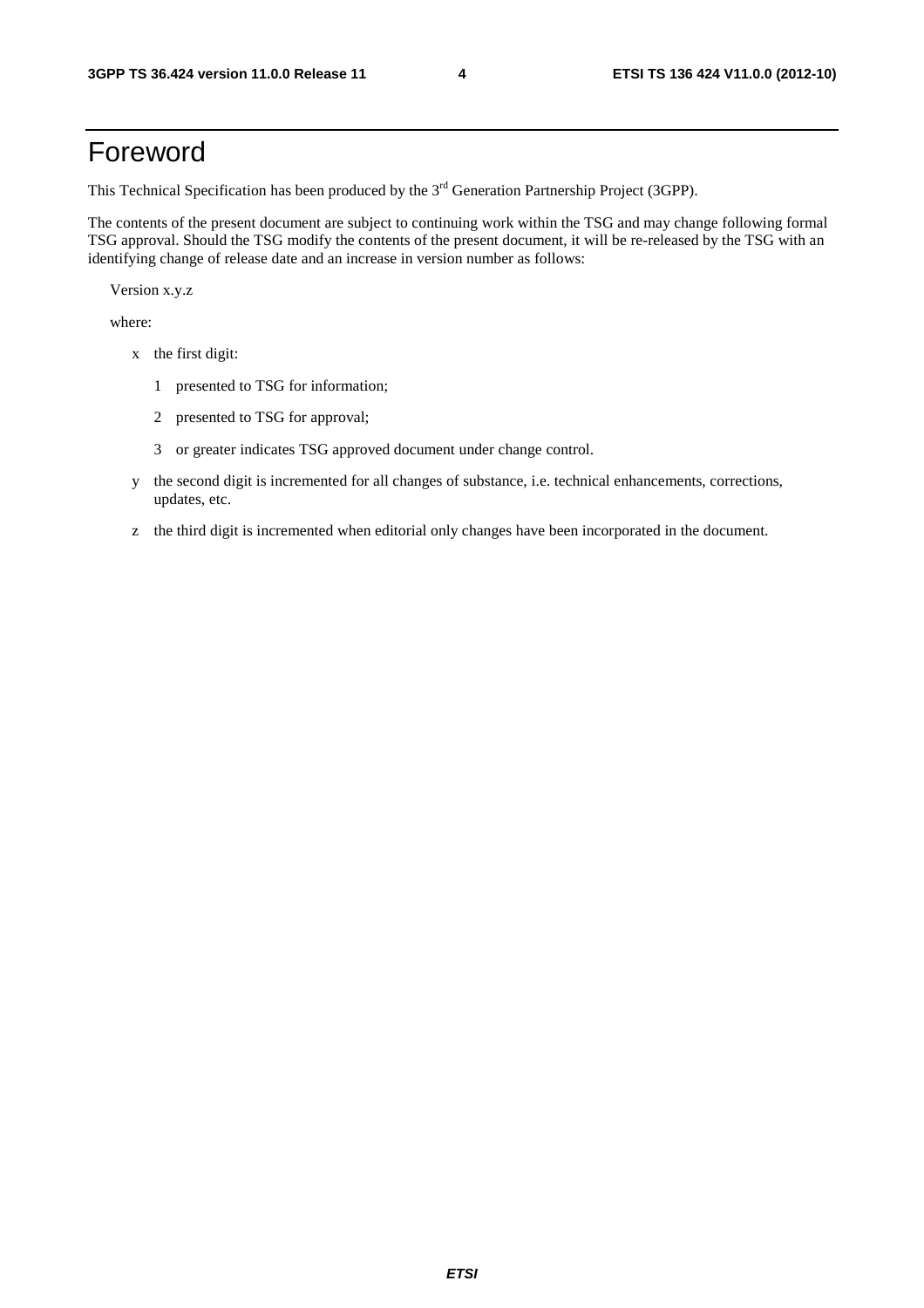#### 1 Scope

The present document specifies the standards for user data transport protocols and related signalling protocols to establish user plane transport bearers over the X2 interface.

# 2 References

The following documents contain provisions which, through reference in this text, constitute provisions of the present document.

- References are either specific (identified by date of publication, edition number, version number, etc.) or non-specific.
- For a specific reference, subsequent revisions do not apply.
- For a non-specific reference, the latest version applies. In the case of a reference to a 3GPP document (including a GSM document), a non-specific reference implicitly refers to the latest version of that document *in the same Release as the present document*.
- [1] 3GPP TR 21.905: "Vocabulary for 3GPP Specifications".
- [2] 3GPP TS 29.281: "General Packet Radio System (GPRS) Tunnelling Protocol User Plane (GTPv1-U)".
- [3] IETF RFC 768 (1980-08): "User Datagram Protocol".
- [4] IETF RFC 2474 (1998-12): "Definition of the Differentiated Services Field (DS Field) in the Ipv4 and Ipv6 Headers".
- [5] IETF RFC 2460 (1998-12): "Internet Protocol, Version 6 (IPv6) Specification".
- [6] IETF RFC 791 (1981-09): "Internet Protocol".
- [7] 3GPP TS 36.401: "Evolved Universal Terrestrial Radio Access Network (E-UTRAN); Architecture Description".

### 3 Definitions, symbols and abbreviations

#### 3.1 Definitions

For the purposes of the present document, the following terms and definitions below apply. Terms and definitions not defined below can be found in TR 21.905 [1].

**E-RAB: D**efined in TS 36.401 [7].

**X2:** logical interface between two eNBs. Whilst logically representing a point to point link between eNBs, the physical realisation need not be a point to point link.

#### 3.2 Abbreviations

For the purposes of the present document, the abbreviations given in TR 21.905 [1] and the following apply. An abbreviation defined in the present document takes precedence over the definition of the same abbreviation, if any, in TR 21.905 [1].

| eNB.  | E-UTRAN Node B                     |
|-------|------------------------------------|
| E-RAB | <b>E-UTRAN Radio Access Bearer</b> |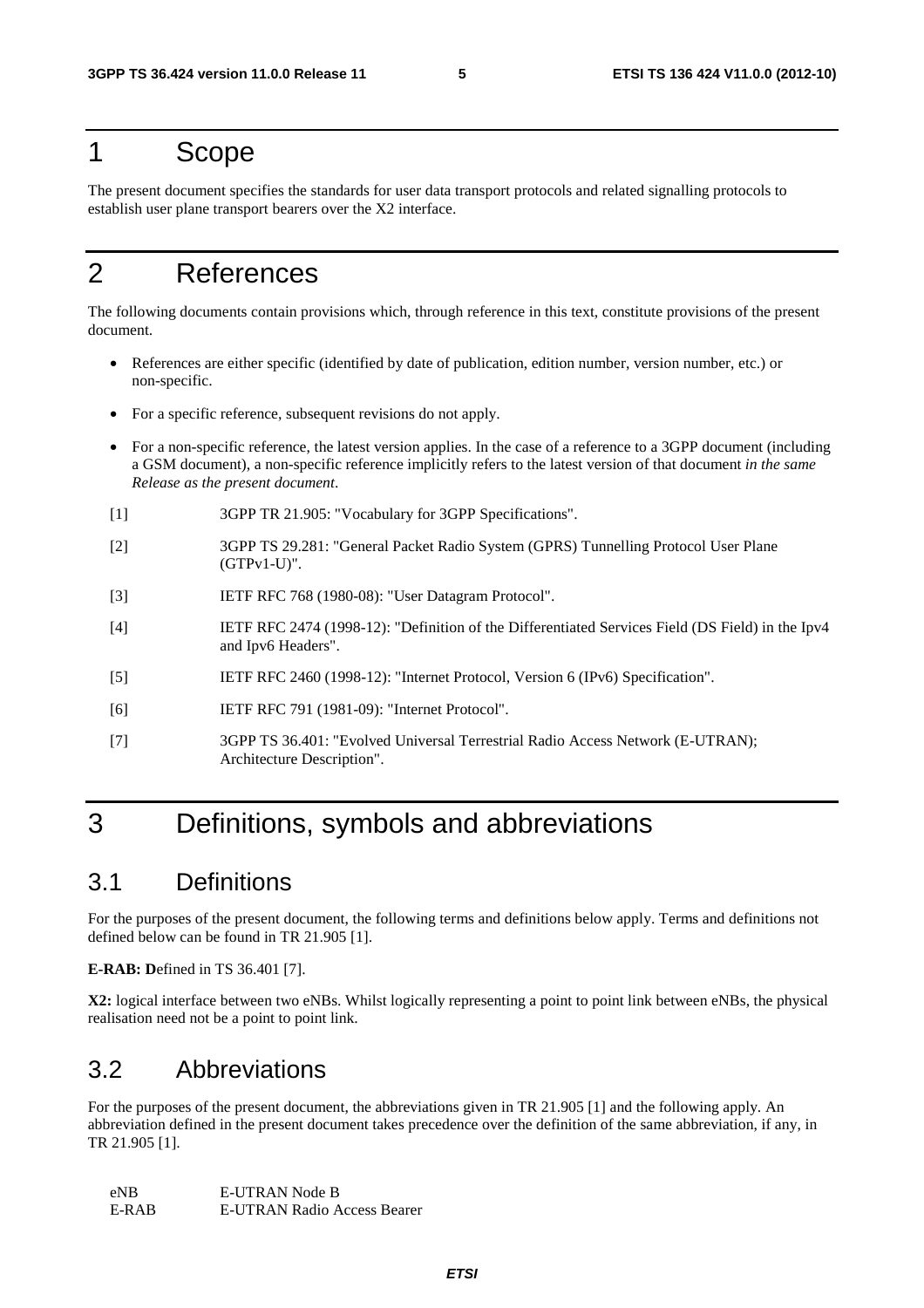| E-UTRAN     | Evolved UTRAN                   |
|-------------|---------------------------------|
| <b>GTP</b>  | <b>GPRS</b> Tunnelling Protocol |
| ΙP          | Internet Protocol               |
| <b>TEID</b> | Tunnel Endpoint Identifier      |
| <b>UDP</b>  | User Datagram Protocol          |

### 4 Data link layer

Any data link protocol that fulfils the requirements toward the upper layer may be used.

### 5 X2 interface user plane protocol

#### 5.1 General

The transport layer for data streams over X2 is an IP based Transport. The following figure shows the transport protocol stacks over X2.

| GTP-U                                       |
|---------------------------------------------|
| UDP                                         |
| IPv6 (RFC 2460)<br>and/or<br>IPv4 (RFC 791) |
| Data link layer                             |
| Physical layer                              |

#### **Figure 6.1: Transport network layer for data streams over X2**

The GTP-U (TS 29.281 [2]) protocol over UDP over IP shall be supported as the transport for data streams on the X2 interface. The data link layer is as specified in clause 4.

There may be zero or one UL data stream and zero or one DL data stream per E-RAB at the X2 interface.

- The DL data stream is used for DL data forwarding from the source eNB to the target eNB.
- The UL data stream is used for UL data forwarding from the source eNB to the target eNB.

Each data stream is carried on a dedicated transport bearer.

The identity of a transport bearer signalled in the RNL control plane consists of the IP address and the TEID of the corresponding GTP tunnel, allocated by the target eNB (see TS 29.281 [2]).

#### 5.2 GTP-U

The GTP-U (TS 29.281 [2]) protocol shall be used over the X2 interface between two eNBs.

#### 5.3 UDP/IP

The path protocol used shall be UDP (IETF RFC 768 [3]).

The UDP port number for GTP-U shall be as defined in TS 29.281 [2].

The eNBs over the X2 interface shall support fragmentation and assembly of GTP packets at the IP layer.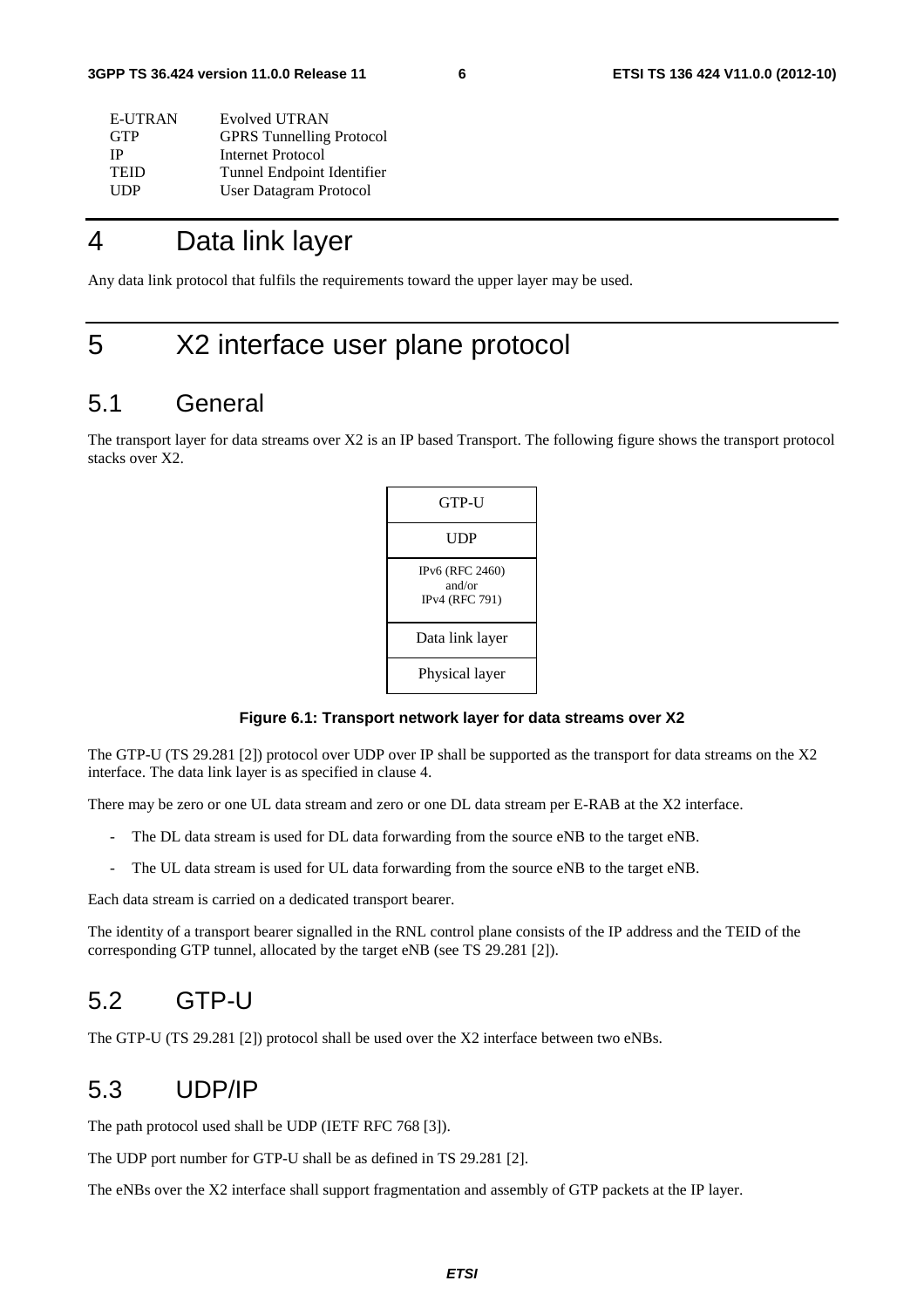The eNB shall support IPv6 (IETF RFC 2460 [5]) and/or IPv4 (IETF RFC 791 [6]).

There may be one or several IP addresses in the both eNBs. The packet processing function in the source eNB shall send downstream packets of a given E-RAB to the target eNB IP address (received in X2AP) associated to the DL transport bearer of that particular E-RAB. The packet processing function in the source eNB shall send upstream packets of a given E-RAB to the target eNB IP address (received in X2AP) associated to the UL transport bearer of that particular E-RAB.

The Transport Layer Address signalled in X2AP messages is a bit string of

- a) 32 bits in case of IPv4 address according to IETF RFC 791 [6]; and
- b) 128 bits in case of IPv6 address according to IETF RFC 2460 [5].

### 5.4 Diffserv code point marking

IP Differentiated Services code point marking (IETF RFC 2474 [4]) shall be supported. The mapping between traffic categories and Diffserv code points shall be configurable by O&M for based on QoS Class Identifier (QCI)/ Label Characteristics and others E-UTRAN traffic parameters. Traffic categories are implementation-specific and may be determined from the application parameters.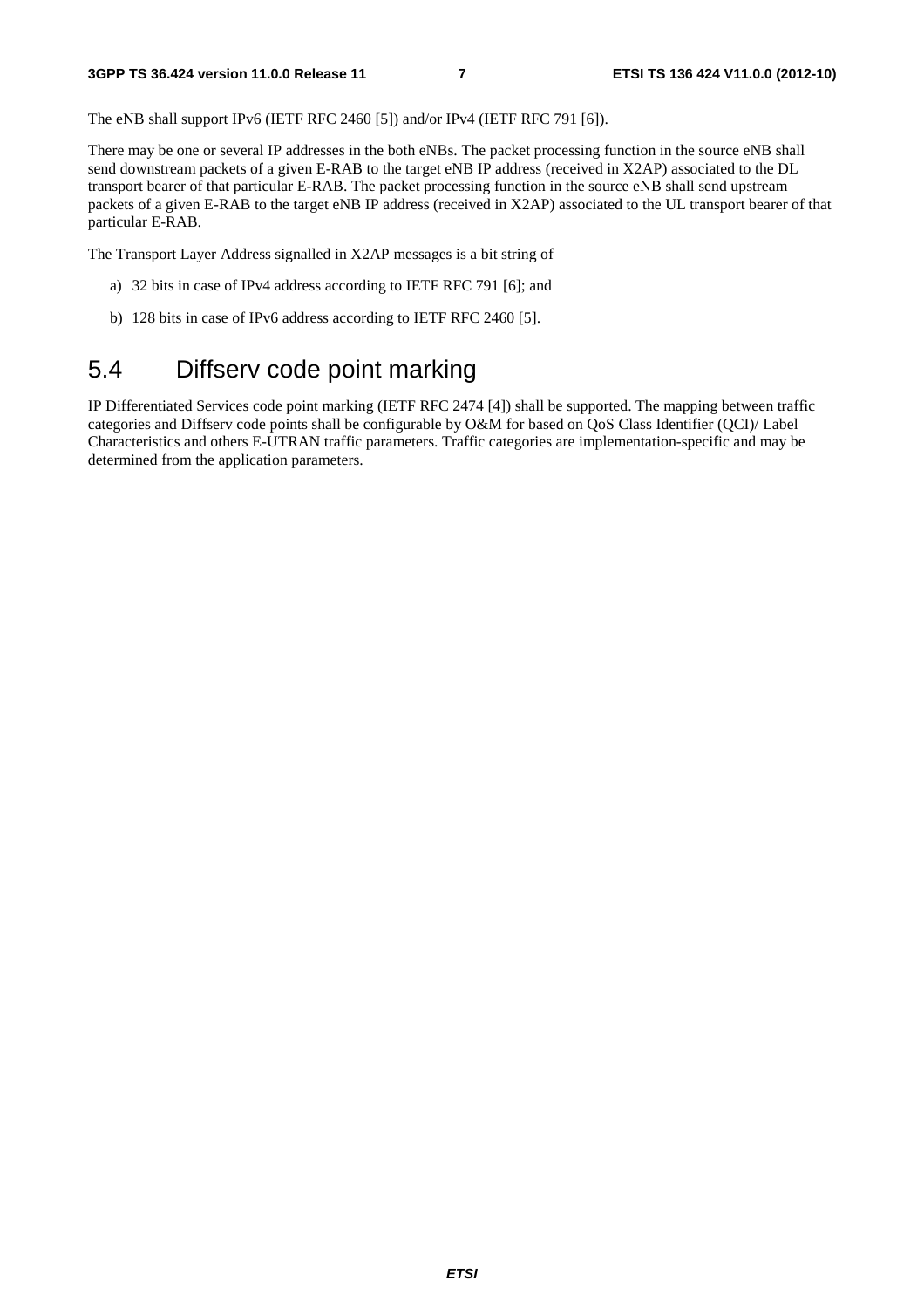# Annex A (informative): Change history

| TSG#    | <b>TSG Doc.</b> | <b>CR</b> | <b>Rev</b> | <b>Subject/Comment</b>                                     | <b>New</b> |
|---------|-----------------|-----------|------------|------------------------------------------------------------|------------|
|         |                 |           |            |                                                            |            |
| 38      |                 |           |            | approved at TSG-RAN and placed under change control        | 8.0.0      |
| 39      | RP-08007810001  |           | ٠          | Editorial correction on 36.424                             | 8.1.0      |
| 39      | RP-08007810002  |           |            | Data link layer proposal                                   | 8.1.0      |
| 40      | RP-08030210003  |           |            | eGTP draft reference for X2 Data Transport                 | 8.2.0      |
| 40      | RP-08030210005  |           |            | Define format for TLA signalled in X2AP messages           | 8.2.0      |
| 41      | RP-08058310006  |           |            | X2 transport bearers                                       | 8.3.0      |
| 42      | RP-08084510007  |           |            | <b>Correction of SAE Bearer</b>                            | 8.4.0      |
| 43      | RP-09008310008  |           |            | Correction on GTP-U version                                | 8.5.0      |
| 09/2009 |                 |           |            | Creation of Rel-9 version based on y8.5.0                  | 9.0.0      |
| 12/2010 |                 |           |            | Creation of Rel-10 version based on y. 9.0.0               | 10.0.0     |
| SP-49   | SP-100629       |           |            | Clarification on the use of References (TS 21.801 CR#0030) | 10.0.1     |
| 52      | RP-110684 0009  |           |            | Correction of references                                   | 10.1.0     |
| 09/2012 |                 |           |            | Update to Rel-11 version (MCC)                             | 11.0.0     |